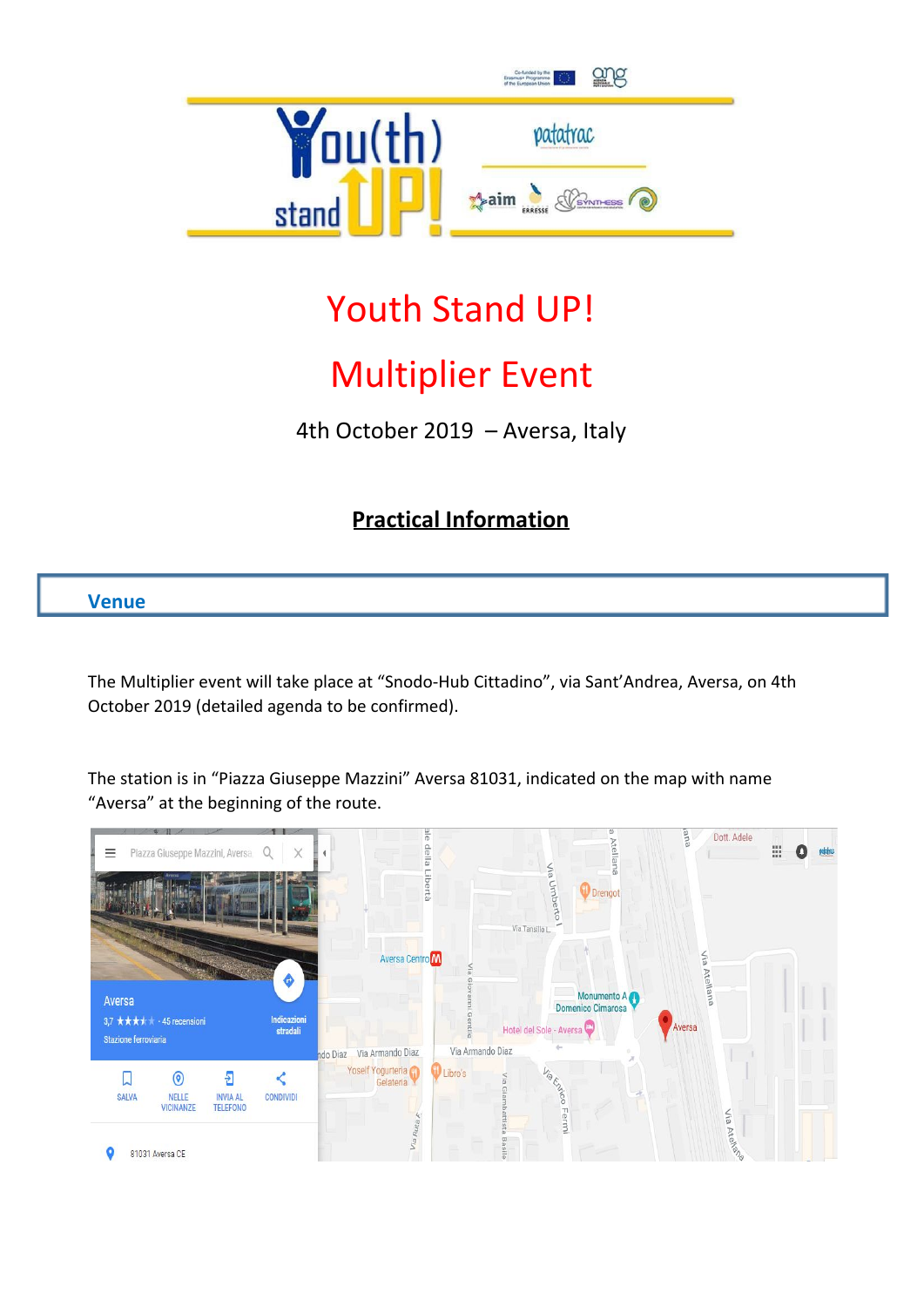

### **Accomodation**

Here are our recommendations for hotels with affordable prices and easy access to "Snodo-Hub Cittadino" and Aversa Station.

#### **Artemide Hotel Piazza Ruberti, Aversa. 65**€ **- 95**€ **Breakfast included**



#### **Hotel Sole Piazza Giuseppe Mazzini, 27, Aversa 65-95** €